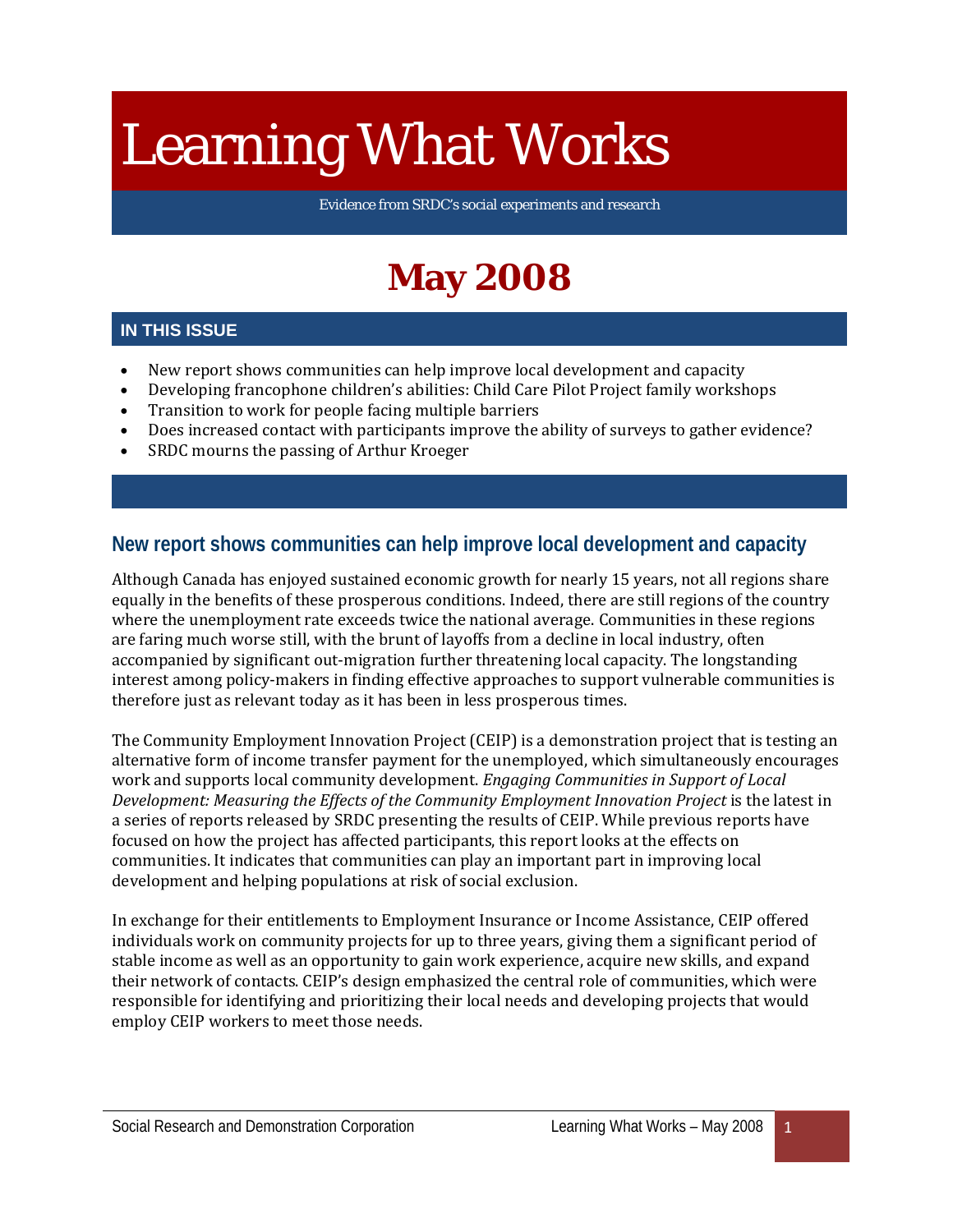Results suggest that, despite some initial early implementation challenges, communities can effectively engage, organize, and mobilize their resources to develop projects that both provide meaningful employment for participants and address a range of locally identified development needs. Each community that participated in CEIP organized a representative and functional board, which developed a strategic plan and made decisions about the community's use of CEIP resources. Communities then successfully mobilized over 250 local organizations to develop CEIP projects that would employ participants. Nearly 300 projects were created over the course of the study, which served a wide range of community needs, and provided over 1,300 employment opportunities for participants.

In addition to responding to two central needs of non-profit organizations — the availability of human resources and flexible, longer-term funding arrangements — CEIP also appears to have generated improvements in a number of other outcomes critical to community capacity. Residents were better able to preserve their social capital and experienced some improvements in social cohesion and inclusion in local community life. Findings also suggest that a number of positive changes have taken place for key groups that were of high priority for community boards, including youth, seniors, and those with low incomes.

[Read the full report.](http://www.srdc.org/uploads/CEIP_CER_EN.pdf) 

[Read the executive summary.](http://www.srdc.org/uploads/CEIP_CER_ES_EN.pdf) 

[Learn more about CEIP.](http://www.srdc.org/en_what_we_do.asp?id=905)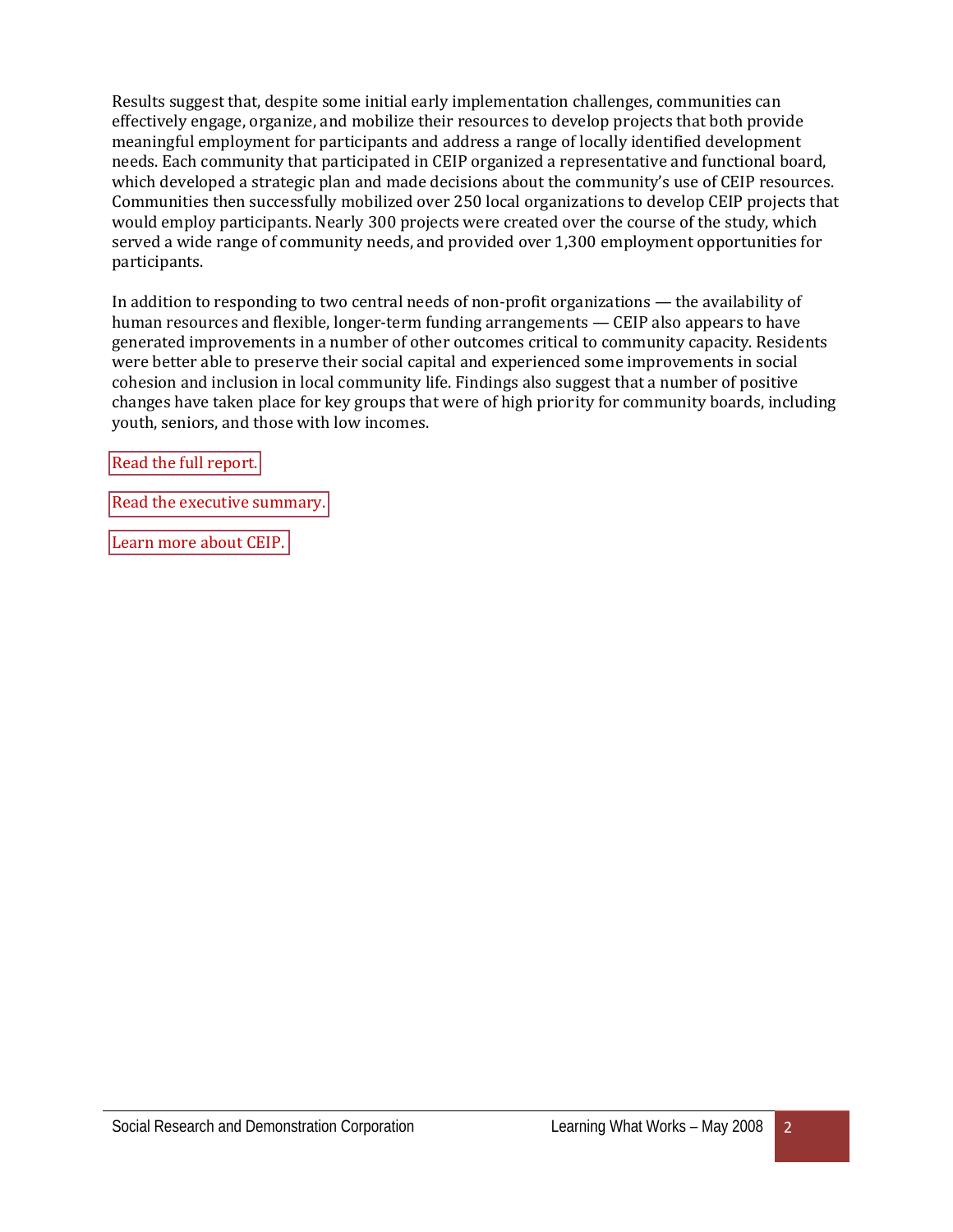### **Developing francophone children's abilities: Child Care Pilot Project family workshops**

Focusing on the development of young francophone children in minority communities, the Child Care Pilot Project (CCPP) encourages parents to pass on their French language and culture to children. Sponsored by Human Resources and Social Development Canada (HRSDC), the project is part of the Action Plan for Official Languages launched by the Government of Canada in 2003. Concretely, the project is aimed at testing a new preschool child care program that includes two components. The childcare component focuses exclusively on children in day care, while the family component provides workshops for families. During the day, educators deliver a program that uses play and creativity to teach French and foster the development of multiple literacies (e.g. the skills leading to reading, writing and numeracy). In the evening or on Saturday morning, family literacy workers provide workshops for parents and children. The workshops complement the daycare program through activities that give families information about their child's development and school readiness, community resources, and ways of passing on language and culture to a child. This document explains what topics are dealt with in family workshops, how they are organized, and what kind of information our analysis is expected to provide.

The family workshop program was designed for CCPP by Eduk. Its key concepts are based on family literacy programs such as *Grandir avec mon enfant*, *Chansons, contes et comptines*, *Grandir avec des livres* and *Learning Together*. Workshops are carried out in French; outside the workshops, Englishspeaking parents are accommodated to a certain extent.

Family workshop programming embodies some of the best practices recommended by a respected organization in the field, the Centre for Family Literacy. The workshops are intergenerational, directly addressing both parents and children. They use proven educational techniques (play approach for children, andragogic approach for adults) and are conducted by qualified staff with specific training in the program. Contents are adapted to the needs of minority Francophones, and the program includes an ongoing and manageable evaluation process that is used to improve the program. Unlike other programs, however, CCPP family workshops focus on the child's development rather than on improving parental literacy. Emphasis is on the development of significant adults in the child's life, so that these adults can in turn support their child's development.

Implemented as part of CCPP in November 2007, the family workshop program consisted of 10 two-hour workshops. Four workshops were given before the holidays and six after the holidays, beginning on 28 January 2008. Each workshop began with an introductory component. Parents then joined a staff person in a separate room for discussion and exchange. Sharing their experiences provided a way for parents to learn from each other. This approach is a way of building on families' strengths and emphasizing the value of what they are already doing for their children. The staff person was there as a resource person to encourage discussion, help state key points and help families access the information they need.

While parents were exchanging, activities were carried out with the children. The child component focuses on at least one type of multiple intelligence and one skill related to reading, writing or numeracy. The theory of "multiple intelligences" sees intelligence as a range of capacities, skills and mental abilities. This more complex view of intelligence goes beyond the limits imposed by the IQ. It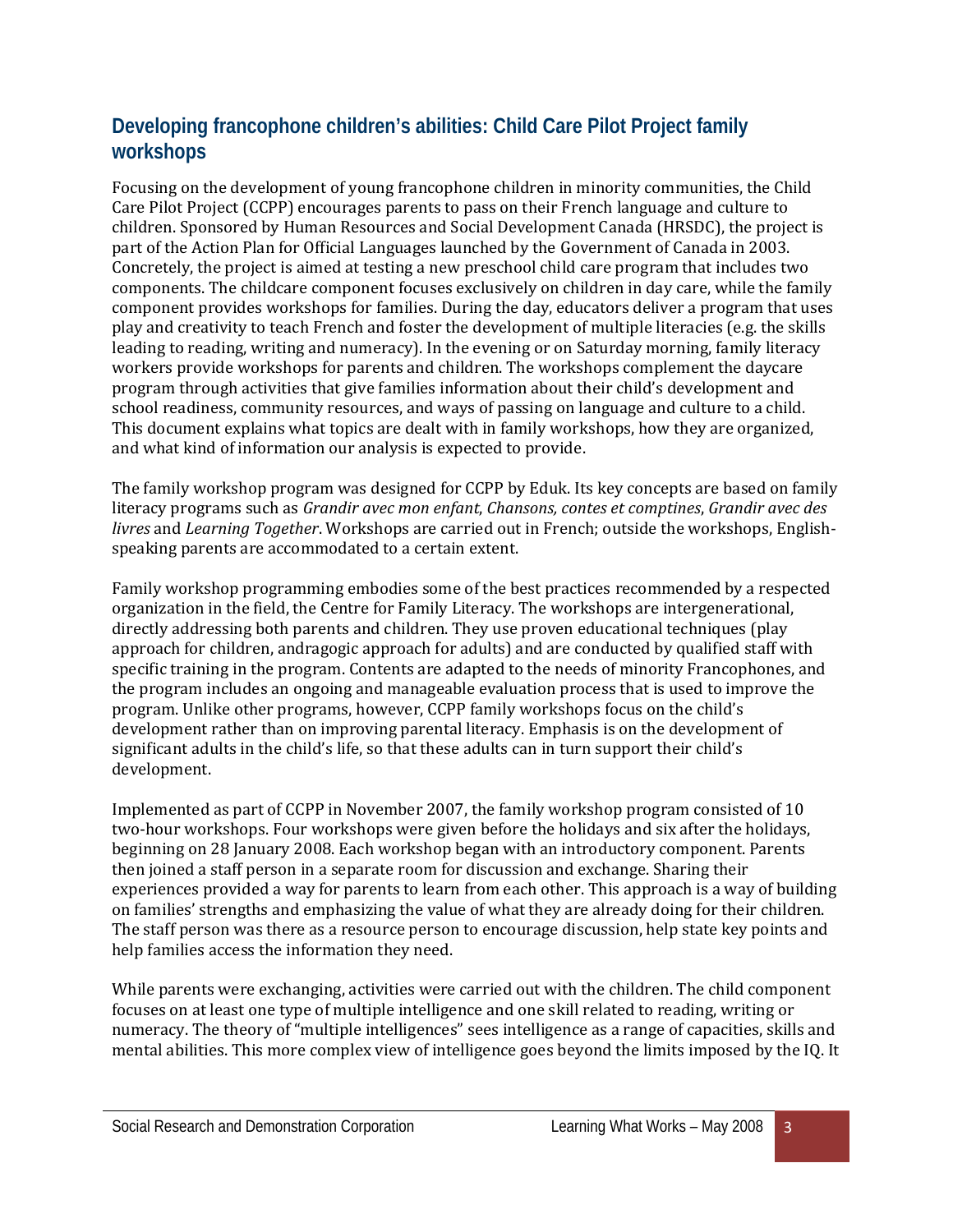recognizes that human beings have multiple intelligences including logical-mathematical, linguistic, intrapersonal, spiritual, interpersonal, musical, spatial and kinaesthetic intelligences. Different types of intelligence, in constant interplay, develop as children interact with adults and with their world. Each child has every kind of intelligence, but to varying degrees. Through child component activities, children were given an opportunity to learn by using their strengths and develop each kind of intelligence.

Workshops ended with a joint parent/child component. This was the moment when parents could put into practice the tips or information discussed earlier in the workshop. All the activities in this component were designed in relation to multiple intelligences. Parents were invited to assess the workshop and were given information about the next one. They could also borrow educational kits. The kits, provided in fabric bags, included a variety of French-language resources for adults and children (CDs, DVDs and books). Access to resources in French is often a problem for families living in Francophone minority areas. The educational kits were designed to help with this problem.

A light meal was offered, either at the beginning or at the end of each workshop. This was an opportunity for families to share ideas and experiences with each other and with the staff person or educator. Although it was optional, a great majority of families chose to participate, saying that it was an opportunity to dialogue in French with other parents.

Workshops ended in early March 2008. Parent participation was relatively high in most communities, with attendance rates ranging from 38 to 88% (the average was 62%). Data was collected to analyze the implementation of the family workshops and examine their short-term effects on parents and children. Sources for the data include interviews of parents and children by staff, observation of workshops, surveys of parents before and after the workshops and assessments of children before and after the workshops. Findings will be discussed in an upcoming issue.

[Learn more about CCPP.](http://www.srdc.org/en_what_we_do.asp?id=25116) 

[Visit the CCPP Web site.](http://www.srdc.org/ppge/) 

[Read the CCPP newsletter.](http://www.srdc.org/ppge/en_articles.asp?categoryId=521)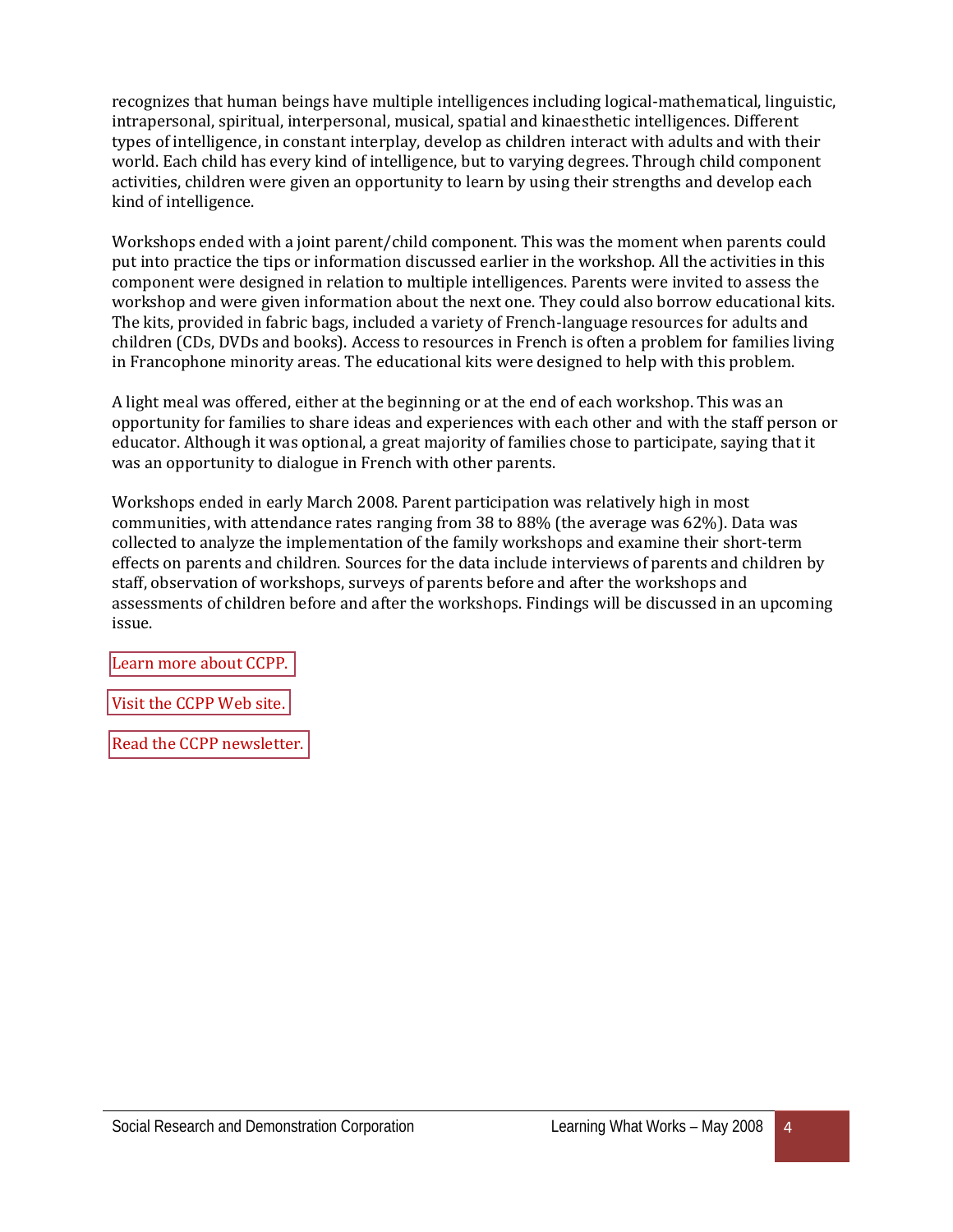## **Transition to work for people facing multiple barriers**

Recovering drug users need strong supports to avoid relapse. The research from the City of Vancouver's Drug Policy Program (DPP) identifies employment as one protective factor against problematic drug use. Dialogues conducted by the DPP with former and current drug users also support this notion as they expressed a strong need for post-incarceration or post-treatment lifeskills training and employment. Last year, the City of Vancouver's DPP initiated the Supported Employment Pilot Project, designed to provide individuals with a supported and gradual return to employment.

The City of Vancouver's Four Pillars Supported Employment Pilot Project was operational from April to December 2007, and created two full-time-equivalent positions within the City's Engineering Department of Sewers and Waterworks. Four individuals were recruited and shared the two positions; they worked and attended training sessions provided by the Hastings Institute on alternate weeks. Individuals were recruited from the Case Coordination Project (CCP), which is located in Vancouver's Downtown Eastside and managed by Building Opportunities for Business. To be eligible, individuals had to be in receipt of income assistance, in recovery from drug use, and ready and willing to return to work. SRDC was contracted to evaluate the project, which proved to be a moderate success.

Initially, four individuals were employed by the project to work for the City of Vancouver. Two of the participants were later employed on a temporary full-time basis for the duration of the project, while the other two left the project for health reasons. A key characteristic of the project was that participants would "job share," working on a biweekly basis. This model aimed to provide participants with time to develop the physical stamina required by the job, while giving the employer one full-time position. In practice, however, the employer encountered challenges, as participants had different capabilities and were not able to perform the same duties. Furthermore, the two participants that left were not replaced, leaving both departments with two half-time positions.

All those involved in the project identified the resources and support as an important factor in helping participants return to work. Employment and life-skills issues were addressed as they arose, and support was provided by a CCP case coordinator who had regular contact with participants. Support ranged from helping individuals meet the cost of work boots, providing bus tickets, resolving personal and social issues as well as working with individuals to develop routines that would assist them in their job. Employers were also able to approach the case coordinator for project-related issues.

Although participants were identified through CCP, it proved a challenging process to find individuals who were able to work an eight-hour day and were fit for duty. Most notably, some potential participants did not pass the medical, while others struggled to attend appointments and training sessions. In addition, employers and participants did not have the same level of expectation about the workers' abilities. To some extent, participants were given lighter duties and allowances were made for lateness or the need for additional supervision.

Some level of attrition had been expected: although the intention was to replace participants who left with additional people recruited by CCP and who had been attending training sessions. This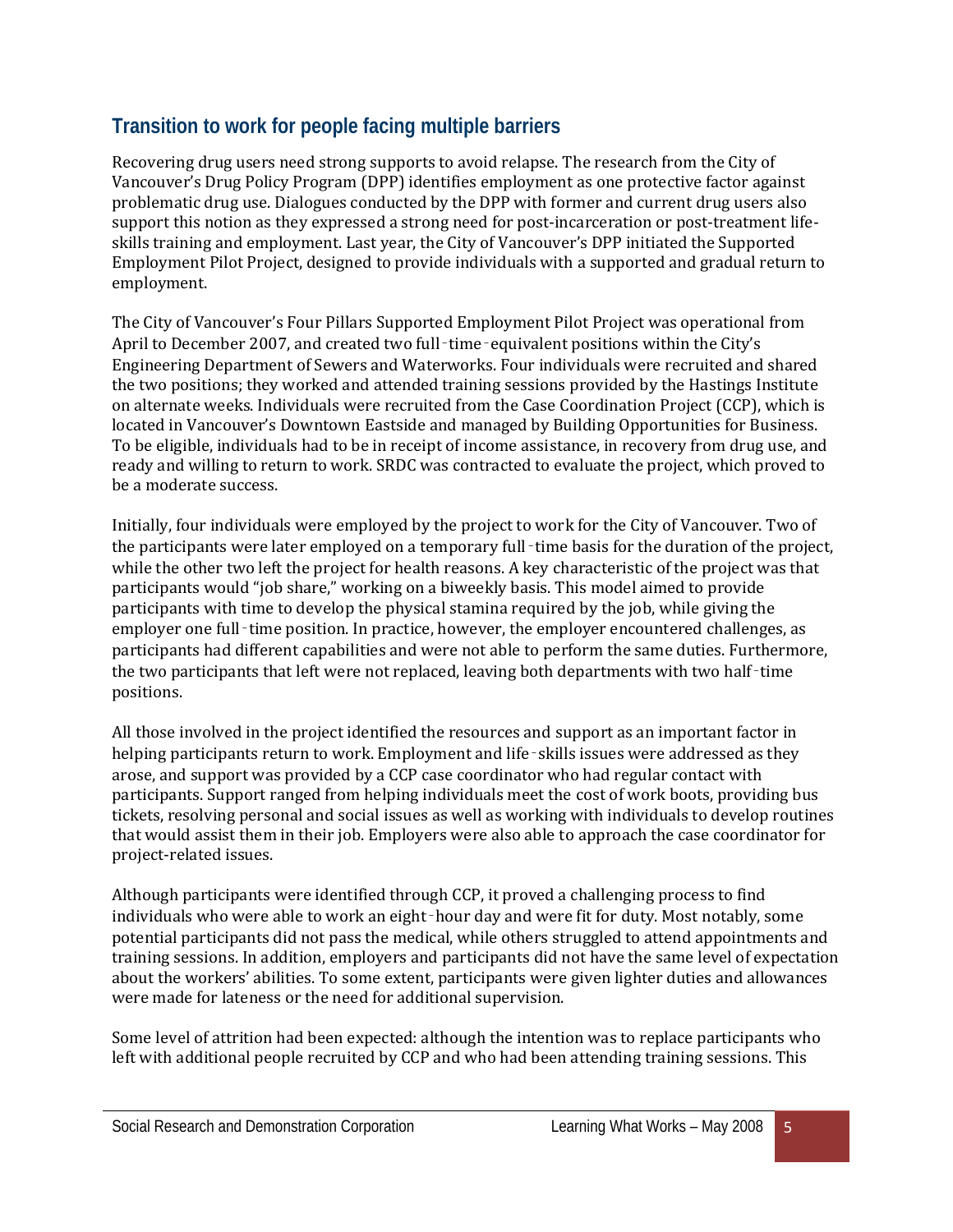turned out to be impossible, however, due to the time and resources needed to train individuals, who were not always reliable. In addition, City of Vancouver staff was on strike for three months during which time participants did not work; this affected how the project operated and suggests that the evaluation findings should be treated with caution.

While the participants were all pleased by the prospect of working for the City of Vancouver, there was some discussion about the project's objective. Some participants saw it as general work experience, while others hoped that they might transition into work with the City of Vancouver. Overall, being identified as "ready to work" and being offered a real job with a good level of pay improved their confidence and self‑esteem.

When the project came to a close at the end of 2007, it was seen as both worthwhile and necessary: participants were grateful that the project allowed them to return to work, and employers saw it as a social good as well as having a potential recruitment tool. The suitability of employment with the Sewers and Waterworks Departments, however, was raised as an issue partly because of the physically demanding nature of the work and because of health and safety issues involved. It was suggested that other City of Vancouver departments might be able to offer more suitable opportunities.

This project was an initiative of the City of Vancouver's Drug Policy Program. For more information, please contact Zarina Mulla, Drug Policy Planner, City of Vancouver.

[Read the SRDC working paper on the project.](http://www.srdc.org/uploads/city_vancouver_four_pillars.pdf)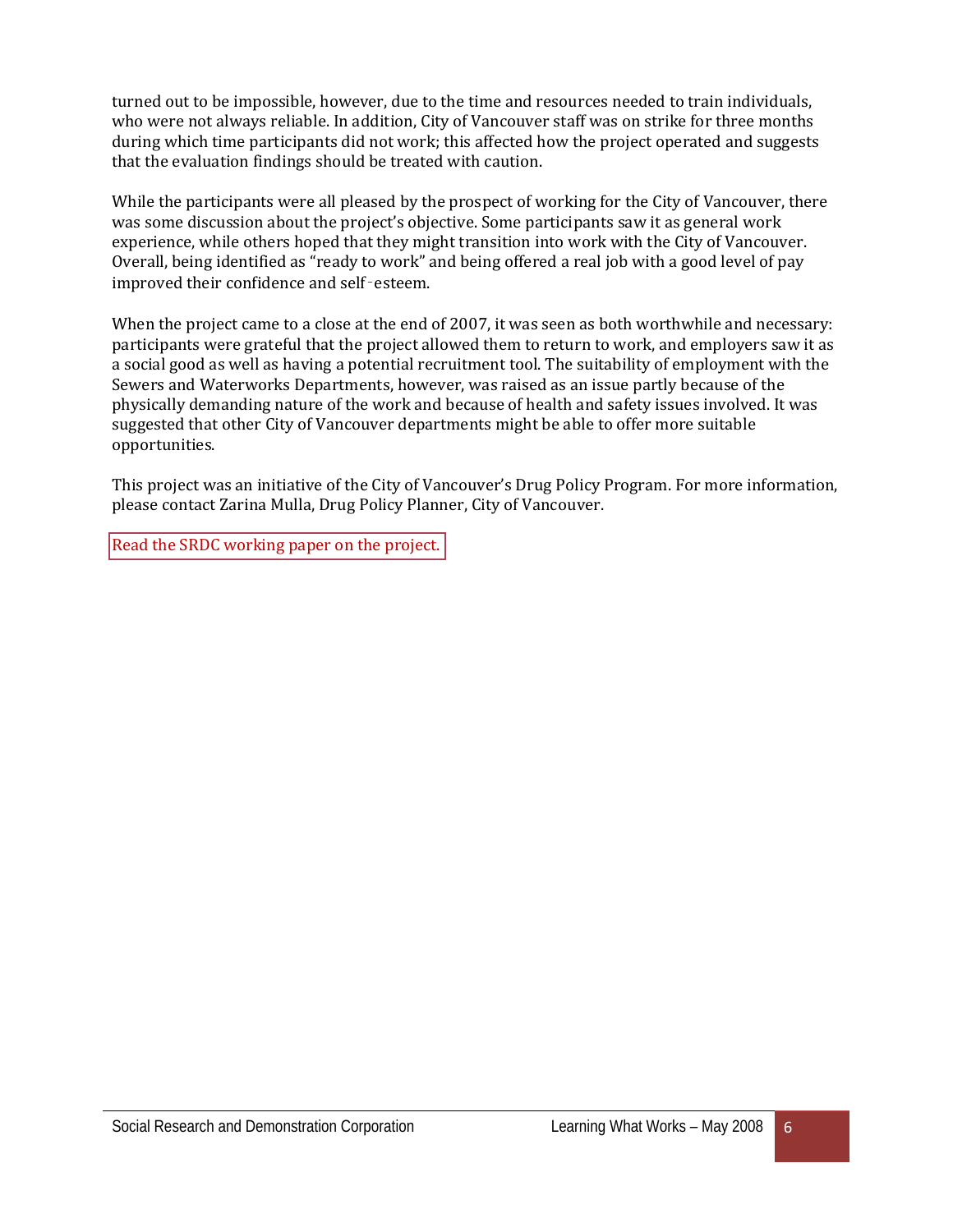#### **Does increased contact with participants improve the ability of surveys to gather evidence?**

As part of its mission to raise the standards of evidence that are used in assessing social policies and programs, SRDC implements a range of strategies to tackle the methodological challenges that its studies encounter and thus improve the quality of evidence generated by those studies.

A working paper recently released by SRDC sheds new light on one such challenge, which is how best to keep in touch with project participants. The new paper presents one of the first rigorous tests of an approach that is commonly adopted to increase survey response when the same participants are expected to complete multiple surveys over time. Intriguingly, the findings suggest that more frequent contact between project researchers and project participants does not necessarily increase their response to surveys.

Testing survey contact methods is important to the work of SRDC and other policy researchers because some of the richest data for evidence-building are longitudinal data sets, especially when combined with an experiment. Yet, collecting data from the same participants over the long term poses many challenges. Participants are free to decline survey questions, opt out of whole surveys and even cease participating in the research, at any time. They can move home and become untraceable to the researchers. Each such loss can diminish the value of the resulting data for drawing valid conclusions.

The approach under test is the mailing of project information to participants in between data collection dates. Supported by the Canada Millennium Scholarship Foundation, SRDC's *Future to Discover* Pilot Project (FTD) took the opportunity to test whether mailing a postcard and a set of stickers six months prior to a planned survey increased the response rate to the survey. The participants were 1,967 high school students aged 17 years, on average, involved in a six-year experiment to determine the effects of policy interventions that might increase the students' chances of accessing post-secondary education. The researchers took advantage of the project's recruitment of two successive cohorts of Grade 9 students from the same schools in different years to test out an approach on the first cohort that, if found effective, could be implemented to increase response rates among the second.

The researchers took care to ensure that the mailing experiment produced practical results without interfering with the outcomes of the main study of post-secondary outcomes. They reviewed the literature on such contacts, engaged in a small focus group with equivalently-aged high school students to review the materials and messaging and consulted on the most appropriate content. The wording was vetted to ensure it would not constitute a form of "policy" treatment that might influence outcomes of interest to the main policy experiment. The eventual mailing comprised a postcard and stickers featuring stylized images and text related to the themes of the project and of maintaining contact. They were produced and mailed at low cost.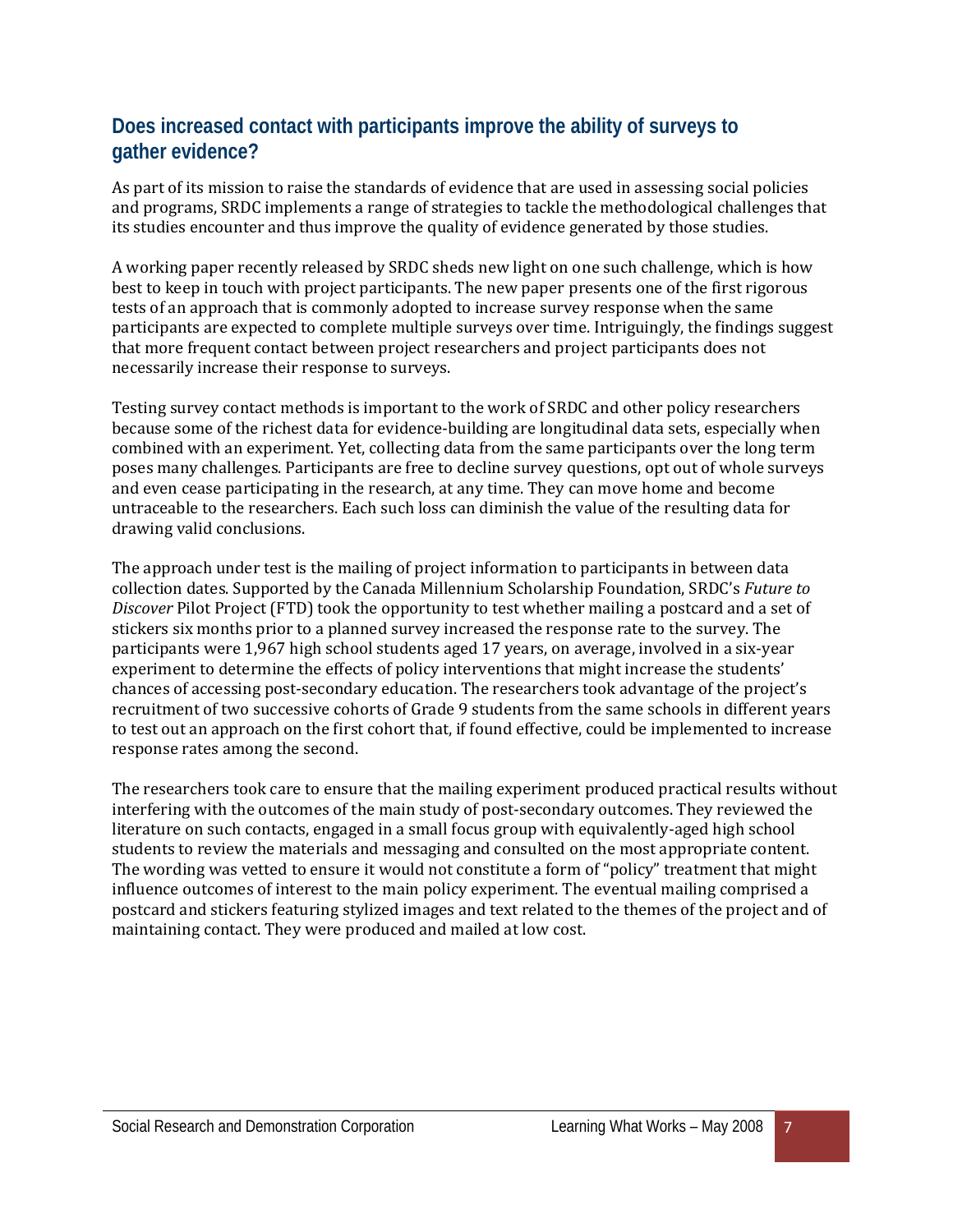The mailing was tested using a random assignment experiment. Half of the intended survey sample in cohort one was sent the mailing and half was not. Assignment was stratified by the original project assignment to inventions so that no group offered any particular policy intervention was more or less likely to receive the mailing. This step was important to avoid any impact from the mailing experiment interfering with measurement of outcomes from the policy intervention experiment.

The results from the experiment were surprisingly conclusive: the mailing had no effect — positive or negative — on survey response rates. It also had no effect on the quality of the subsequent surveys. Interviewers' reports revealed no differences in the levels of respondents' expectations of the survey, no differences in their awareness of the project and no differences in respondents' willingness or reluctance to participate in the survey.

Conclusive results like these imply that the mailing was not an effective way to increase survey response and SRDC deduced that project resources would be better spent on alternative means to increase response.

As with all results, however, the same conclusion might not be drawn for other populations or studies. It is possible that under different circumstances a similar mailing could have an impact. Four sets of factors in particular may set this mailing experiment in context:

- The survey and the respondents' characteristics were very specific. The great majority of respondents were students in their last year attending one of 30 New Brunswick high schools. Such students might not have been very mobile. It is possible that once students move out of their parents' homes they will have reason to contact the researchers to provide new contact information, as instructed in the mailing. In other words, it can be hypothesized that the mailing has a longer-term impact, such as lowering future tracking costs, which is beyond the timeframe of the paper's analysis. Later analyses can test this hypothesis.
- Survey respondents were all offered an incentive of \$20 should they complete a FTD survey. This amount of money may have been a sufficient incentive to ensure good response rates with 17-year-old high school students. This hypothesis would be consistent with the literature on monetary incentives. In their review of the literature, Simmons and Wilmot conclude that even small amounts of money can have a more significant effect than nonmonetary incentives on response rates. In other words, the mailing might have had an impact on response in the absence of such incentives.
- It is possible that sending the postcard six months before the survey was too far ahead of the intended survey contact to produce an impact.
- In the great majority of cases, the same interviewers undertook the 18-month contact call and the 30-month survey. The literature suggest that it is possible for a relationship to be established between interviewers and participants, which in this case may have been enough to ensure a good response rate, with or without an additional mailing.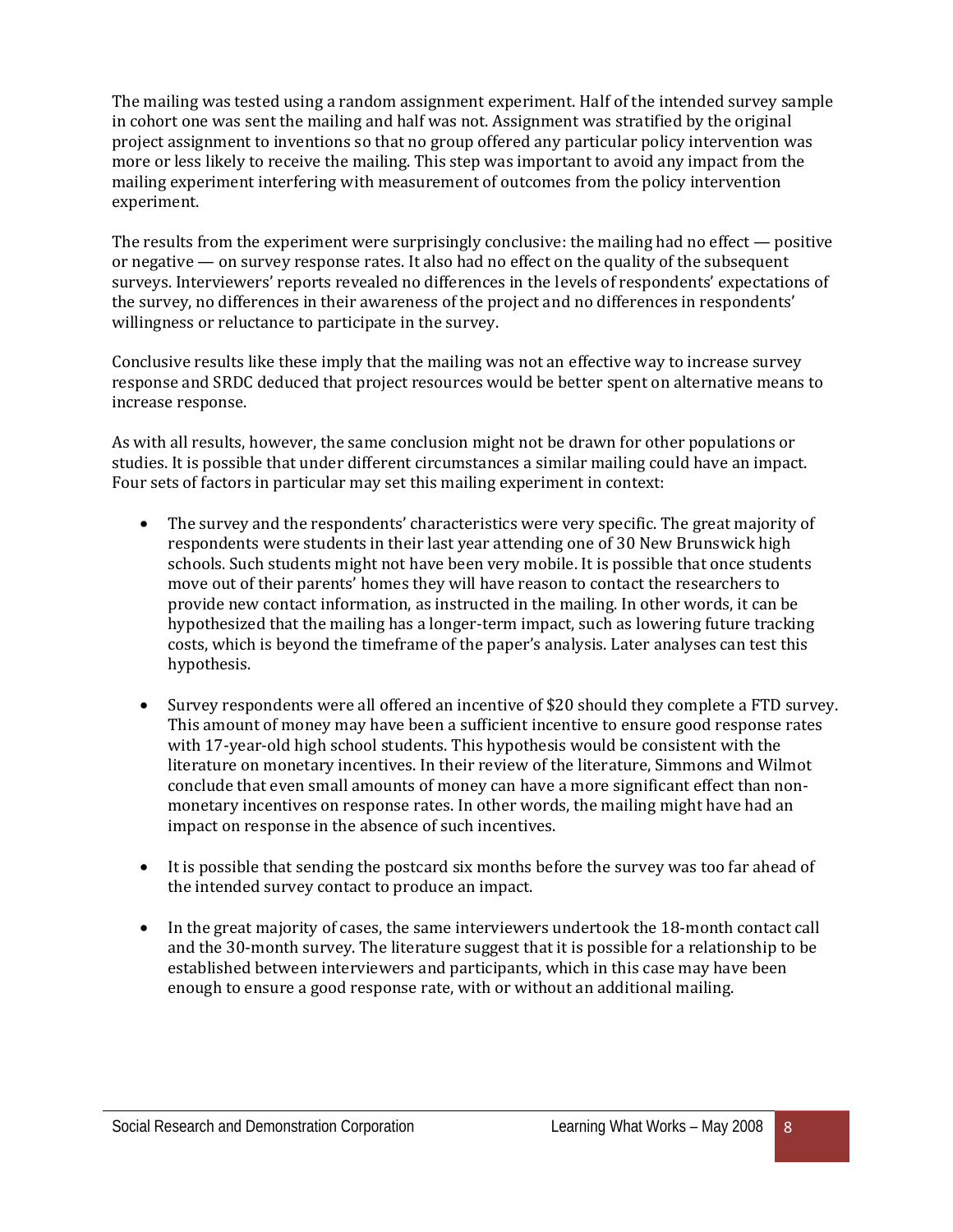Although the mailing had no effect on response rates, the experiment was a methodological success. At a relatively low cost, it was possible to test whether a mailing between survey waves was an efficient strategy for increasing response rates. The random assignment design of the experiment isolated any specific "mailing" impact, and found it to be effectively zero. Given the high response rate in the absence of the mailing, had all FTD participants been sent the postcard, it would have been impossible to determine whether or not the high response rates would have occurred in the absence of the mailing. In other words, this relatively simple experiment demonstrates the importance of having a valid counterfactual in any evaluation.

[Read the working paper.](http://www.srdc.org/uploads/FTD_mailing_experiment.pdf) 

[Learn more about FTD.](http://www.srdc.org/en_what_we_do.asp?id=27148)